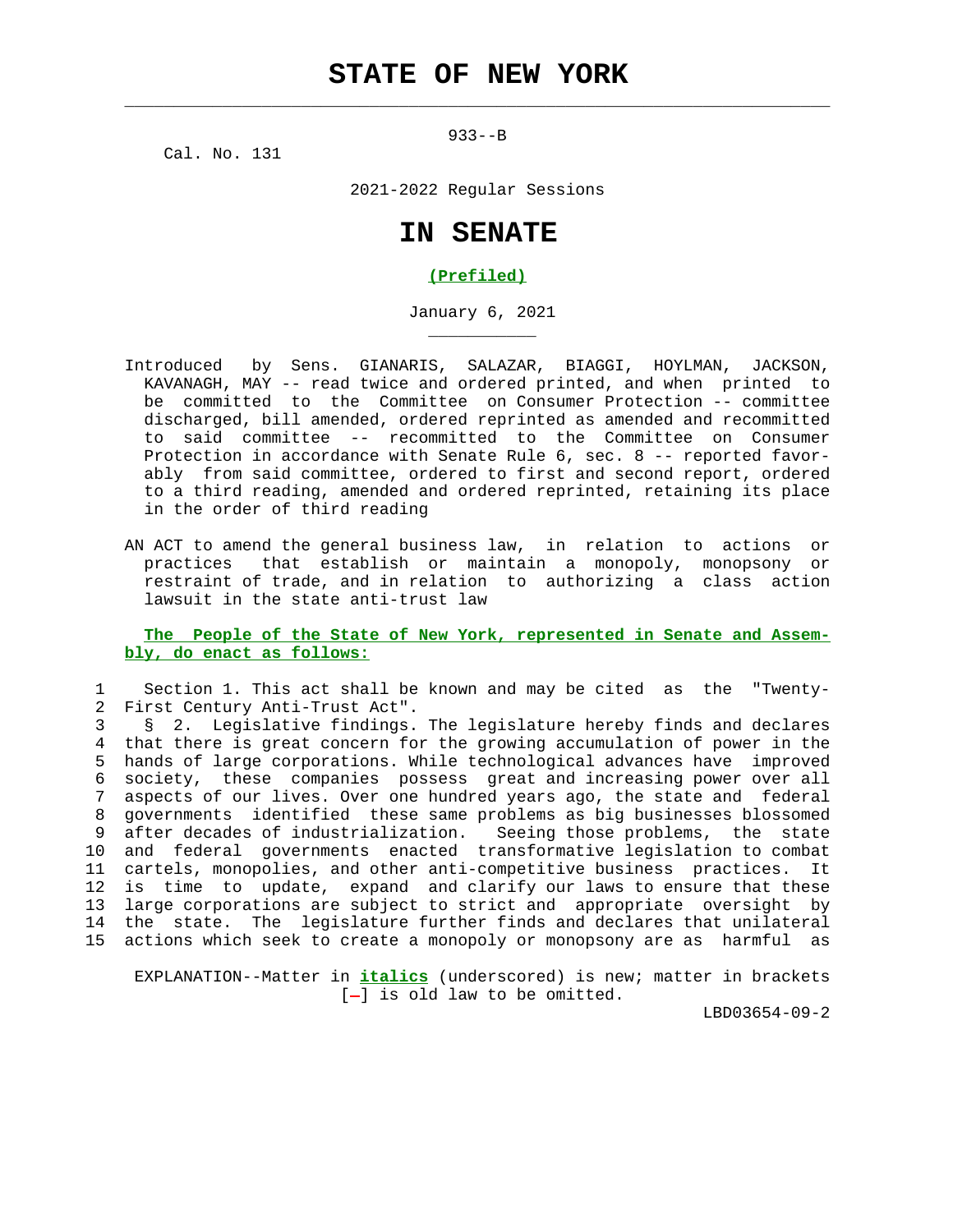1 contracts or agreements of multiple parties to do the same and should be 2 treated similarly under the law. After monopolies or monopsonies have 3 been established, it is typically too late to repair or mitigate the 4 damage which has been done. Accordingly, mere attempts to create monopo- 5 lies or monopsonies through anti-competitive conduct should also be 6 treated as actions contrary to the interests of the people of the state 7 of New York and should be penalized accordingly. The legislature 8 further finds and declares that effective enforcement against unilateral 9 anti-competitive conduct has been impeded by courts, for example, apply- 10 ing narrow definitions of monopolies and monopolization, limiting the 11 scope of unilateral conduct covered by the federal anti-trust laws, and 12 unreasonably heightening the legal standards that plaintiffs and govern- 13 ment enforcers must overcome to establish violations of those laws. The 14 legislature further finds and declares that one of the purposes of the 15 state's anti-trust laws is to ensure that our labor markets are open and 16 fair. The legislature further finds and declares that anti-competitive 17 practices harm great numbers of citizens and therefore must ensure that 18 class actions may be raised in anti-trust suits.

 19 § 3. Section 340 of the general business law, as amended by chapter 12 20 of the laws of 1935, subdivision 1 as amended by chapter 893 of the laws 21 of 1957, subdivision 2 as amended by chapter 805 of the laws of 1984, 22 subdivisions 3 and 4 as renumbered by chapter 502 of the laws of 1948, 23 subdivision 5 as amended by chapter 333 of the laws of 1975 and subdivi- 24 sion 6 as amended by chapter 31 of the laws of 1999, is amended to read 25 as follows:

 26 § 340. Contracts or agreements for monopoly**, monopsony,** or in 27 restraint of trade illegal and void. 1. Every contract, agreement, 28 arrangement or combination whereby

 29 A monopoly **or monopsony** in the conduct of any business, trade or 30 commerce or in the furnishing of any service in this state, is or may be 31 established or maintained, or whereby

 32 Competition or the free exercise of any activity in the conduct of any 33 business, trade or commerce or in the furnishing of any service in this 34 state is or may be restrained or whereby

 35 For the purpose of establishing or maintaining any such monopoly**,** 36 **monopsony,** or unlawfully interfering with the free exercise of any 37 activity in the conduct of any business, trade or commerce or in the 38 furnishing of any service in this state any business, trade or commerce 39 or the furnishing of any service is or may be restrained, is hereby 40 declared to be against public policy, illegal and void.

 41 2. **(a) It shall be unlawful for any person or persons to monopolize or** 42 **monopsonize, or attempt to monopolize or monopsonize, or combine or** 43 **conspire with any other person or persons to monopolize or monopsonize** 44 **any business, trade or commerce or the furnishing of any service in this** 45 **state.**

**(b) It shall be unlawful for any person or persons with a dominant position in the conduct of any business, trade or commerce, in any labor market, or in the furnishing of any service in this state to abuse that dominant position.**

 50 **(i) In any action brought under this paragraph, a person's dominant** 51 **position may be established by direct evidence, indirect evidence, or a** 52 **combination of the two.**

**(1) Examples of direct evidence include, but are not limited to, the unilateral power to set prices, terms, conditions, or standards; the unilateral power to dictate non-price contractual terms without compen- sation; or other evidence that a person is not constrained by meaningful**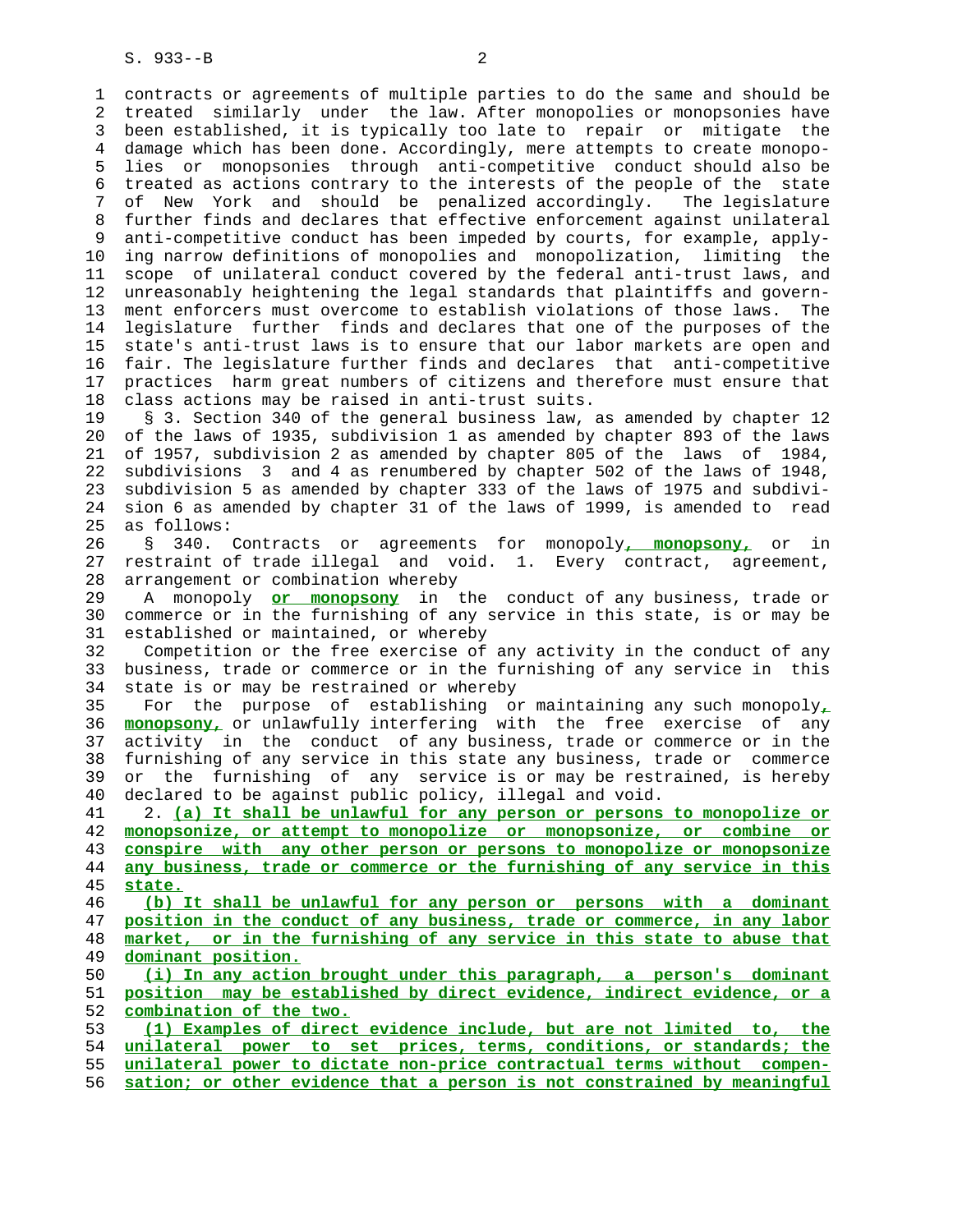S. 933--B 3

**competitive pressures, such as the ability to degrade quality without suffering reduction in profitability. In labor markets, examples of direct evidence include, but are not limited to, the use of non-compete clauses or no-poach agreements, or the unilateral power to set wages. (2) A person's dominant position may also be established by indirect evidence such as the person's share of a relevant market. A person who has a share of forty percent or greater of a relevant market as a seller shall be presumed to have a dominant position in that market under this paragraph. A person who has a share of thirty percent or greater of a relevant market as a buyer shall be presumed to have a dominant position in that market under this paragraph. (3) If direct evidence is sufficient to demonstrate that a person has a dominant position or has abused such a dominant position, no court shall require definition of a relevant market in order to evaluate the evidence, find liability, or find that a claim has been stated under this paragraph. (ii) In any action brought under this paragraph, abuse of a dominant position may include, but is not limited to, conduct that tends to fore- close or limit the ability or incentive of one or more actual or poten- tial competitors to compete, such as leveraging a dominant position in one market to limit competition in a separate market, or refusing to deal with another person with the effect of unnecessarily excluding or handicapping actual or potential competitors. In labor markets, abuse may include, but is not limited to, imposing contracts by which any person is restrained from engaging in a lawful profession, trade, or business of any kind, or by restricting the freedom of workers and inde- pendent contractors to disclose wage and benefit information. (iii) Evidence of pro-competitive effects shall not be a defense to abuse of dominance and shall not offset or cure competitive harm. (c) (i) The following conduct is per se illegal: the use of noncompete clauses, restrictions on class and collective actions aside from those prerequisites laid out in article nine of the civil practice law and rules, and no-poach agreements. The conduct is per se illegal whether the agreement is horizontal or vertical. (ii) Any person who violates this section shall be civilly liable to a covered employee or independent contractor for treble damages, attor- ney's fees, and costs, or alternatively, at the election of the covered employee or independent contractor, statutory damages of two thousand five hundred dollars per violation, including attorney's fees, and costs. (d) (i) The attorney general is hereby empowered to adopt, promulgate, amend, and repeal rules, as such term is defined in paragraph (a) of subdivision two of section one hundred two of the state administrative procedure act, to carry out the purposes of paragraph (b) of this subdi- vision, including those considerations specified in the findings and declarations of the legislature for this act. (ii) Before any such rule shall take effect, at such time that the attorney general is prepared to file a notice of adoption pursuant to subdivision five of section two hundred two of the state administrative procedure act, the attorney general shall transmit a copy of the rule in its final form to the temporary president of the senate and the speaker of the assembly and, in addition, shall provide any relevant information regarding the need for such rule. Such proposed rule, or proposed repeal of a rule, is subject to the denial by both houses of the legislature and shall take the form of a resolution. Each house of the legislature shall have sixty days following the transmission of such rule to issue**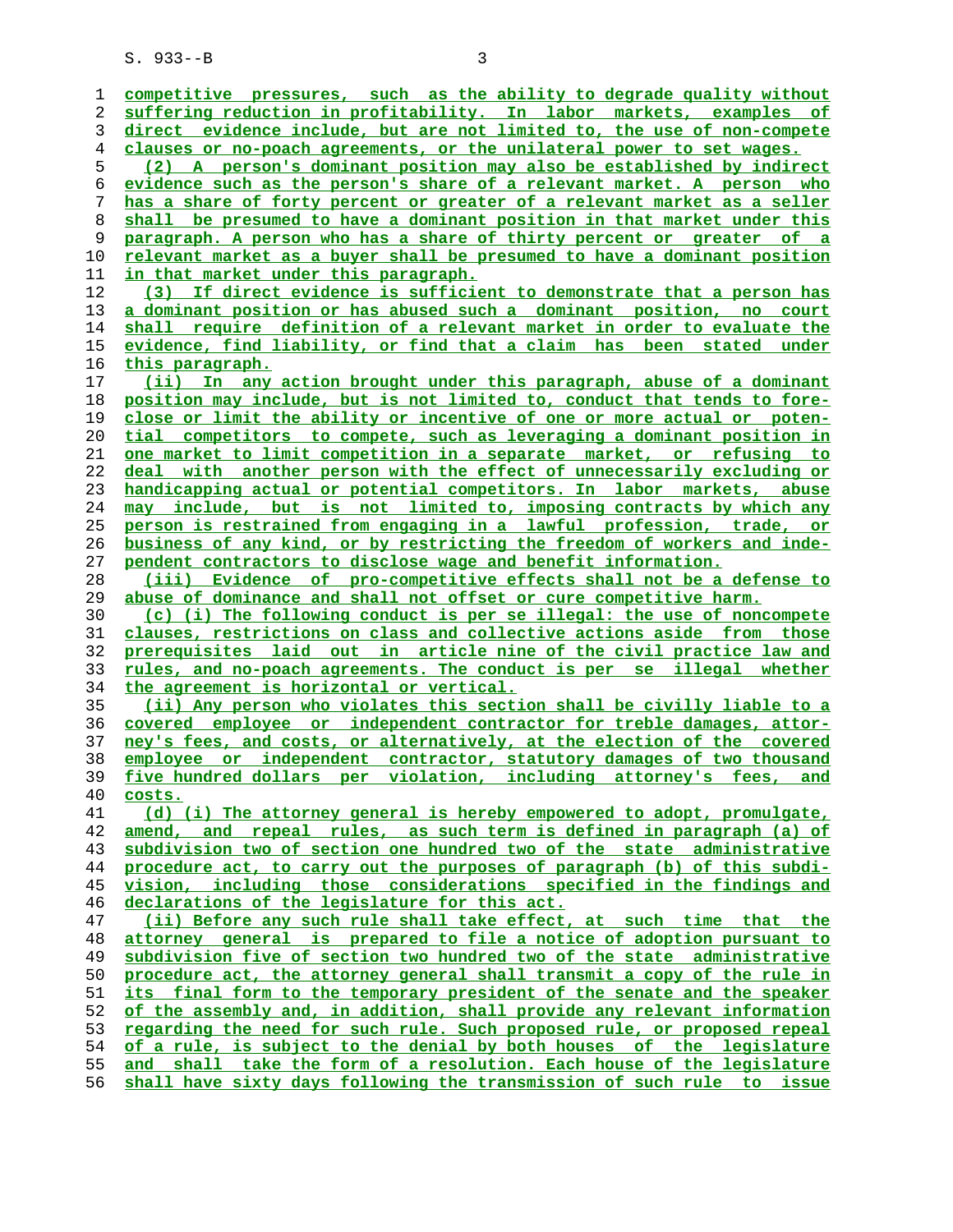S. 933--B 4

 1 **denial by resolution or take no action. Such rule shall not take effect** 2 **if both houses pass a resolution denying such proposed rule within the** 3 **time prescribed by this subparagraph.** 4 **(iii) The attorney general shall issue guidance on how it will inter-** 5 **pret market shares and other relevant market conditions to achieve the** 6 **purposes of paragraph (b) of this subdivision while taking into account** 7 **the important role of small and medium-sized businesses in the state's** 8 **economy. The attorney general may issue other guidance with respect to** 9 **paragraph (b) of this subdivision.** 10 **(iv) Nothing in this section shall be deemed to diminish the jurisdic-** 11 **tion of the public service commission.** 12 **3.** Subject to the exceptions hereinafter provided in this section, the 13 provisions of this article shall apply to licensed insurers, licensed 14 insurance agents, licensed insurance brokers, licensed independent 15 adjusters and other persons and organizations subject to the provisions 16 of the insurance law, to the extent not regulated by provisions of arti- 17 cle twenty-three of the insurance law; and further provided, that noth- 18 ing in this section shall apply to the marine insurances, including 19 marine protection and indemnity insurance and marine reinsurance, 20 exempted from the operation of article twenty-three of the insurance 21 law. 22 [**3.**] **4.** The provisions of this article shall not apply to cooperative 23 associations, corporate or otherwise, of farmers, gardeners, or dairy- 24 men, including live stock farmers and fruit growers, nor to contracts, 25 agreements or arrangements made by such associations, nor to bona fide 26 labor unions**, nor to the creation, production, and dissemination of a** 27 **single expressive work that is copyrighted, including but not limited** 28 **to, a streaming series, television programs and or motion pictures**. 29 [**4.**] **5.** The labor of human beings shall not be deemed or held to be a 30 commodity or article of commerce as such terms are used in this section 31 and nothing herein contained shall be deemed to prohibit or restrict the 32 right of workingmen**, including employees and independent contractors,** to 33 combine in unions, organizations and associations, not organized for the 34 purpose of profit**, to establish or maintain union apprenticeship or** 35 **training programs that may lead to any government-issued trade license,** 36 **or to bargain collectively concerning their wages and the terms and** 37 **conditions of their employment. Nothing in this section shall be deemed** 38 **to prevent or create liability with respect to any actions to comply** 39 **with article eight or nine of the labor law. A bona fide collective** 40 **bargaining agreement, project labor agreement or any other agreement** 41 **lawful under 29 U.S.C. 158(f), as amended, or any term therein, shall** 42 **not be considered evidence of a violation or dominance under this** 43 **section**. **Project labor agreement shall have the meaning specified in** 44 **section two hundred twenty-two of the labor law.** 45 [**5.**] **6.** An action to recover damages caused by a violation of this 46 section must be commenced within four years after the cause of action 47 has accrued. The state, or any political subdivision or public authority 48 of the state, or any person who shall sustain damages by reason of any 49 violation of this section, shall recover three-fold the actual damages

 50 sustained thereby, as well as costs not exceeding ten thousand dollars, 51 and reasonable attorneys' fees. At or before the commencement of any 52 civil action by a party other than the attorney-general for a violation 53 of this section, notice thereof shall be served upon the attorney-gener- 54 al. Where the aggrieved party is a political subdivision or public 55 authority of the state, notice of intention to commence an action under 56 this section must be served upon the attorney-general at least ten days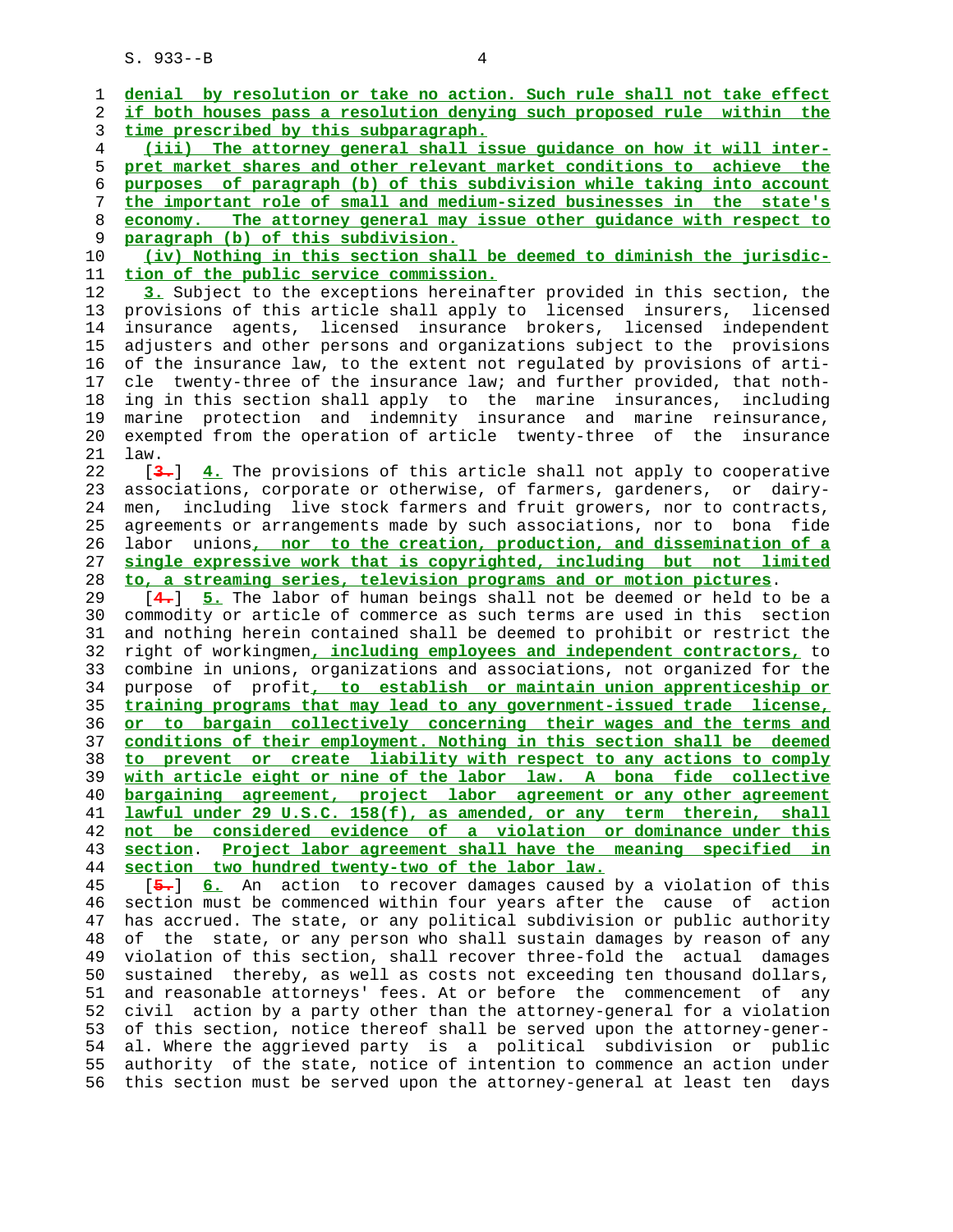1 prior to the commencement of such action. This section shall not apply 2 to any action commenced prior to the effective date of this act. 3 [**6.**] **7.** In any action pursuant to this section, the fact that the 4 state, or any political subdivision or public authority of the state, or 5 any person who has sustained damages by reason of violation of this 6 section has not dealt directly with the defendant shall not bar or 7 otherwise limit recovery; provided, however, that in any action in which 8 claims are asserted against a defendant by both direct and indirect 9 purchasers, the court shall take all steps necessary to avoid duplicate 10 liability, including but not limited to the transfer and consolidation 11 of all related actions. In actions where both direct and indirect 12 purchasers are involved, a defendant shall be entitled to prove as a 13 partial or complete defense to a claim for damages that the illegal 14 overcharge has been passed on to others who are themselves entitled to 15 recover so as to avoid duplication of recovery of damages. **8. Any damages recoverable pursuant to this section may be recovered in any action which a court may authorize to be brought as a class action pursuant to article nine of the civil practice law and rules. 9. An arrangement, as this term is used in this article, includes, but is not limited to, a contract, combination, agreement or conspiracy. 10. Premerger notification. (a) Any person conducting business in the state which is required to file the Notification and Report Form for Certain Mergers and Acquisi- tions pursuant to the Hart-Scott-Rodino Antitrust Improvements Act of 1976, 15 U.S.C. s. 18a (a), shall provide the same notice and documenta- tion in its entirety to the attorney general at the same time that notice is filed with the federal government. (b) The following classes of transactions are exempt from the requirements of this section: (i) acquisitions of goods or realty transferred in the ordinary course of business; (ii) the creation, production, and dissemination of a single expres- sive work that is copyrighted, including but not limited to, a streaming series, television programs and or motion pictures; (iii) acquisitions of bonds, mortgages, deeds of trust, or other obli- gations which are not voting securities; (iv) transfers to or from a federal agency or a state or political subdivision thereof; (v) transactions specifically exempted from the provisions of this article; and (vi) such other acquisitions, transfers, or transactions, as may be exempted under paragraph (f) of this subdivision hereunder. (c) Any information or documentary material filed with the attorney general pursuant to this subdivision shall be exempt from disclosure under article six of the public officers law, and no such information or documentary material may be made public, except as may be relevant to any administrative or judicial action or proceeding. (d) Any person, or any officer, director, or partner thereof, who fails to comply with any provision of this subdivision shall be liable to the state for a civil penalty of not more than ten thousand dollars for each day during which such person is in violation of this section. Such penalty may be recovered in a civil action brought by the attorney general. (e) In considering any transaction under this subdivision, the attor- ney general shall consider such transaction's effects on labor markets. (f) The attorney general is hereby empowered to:**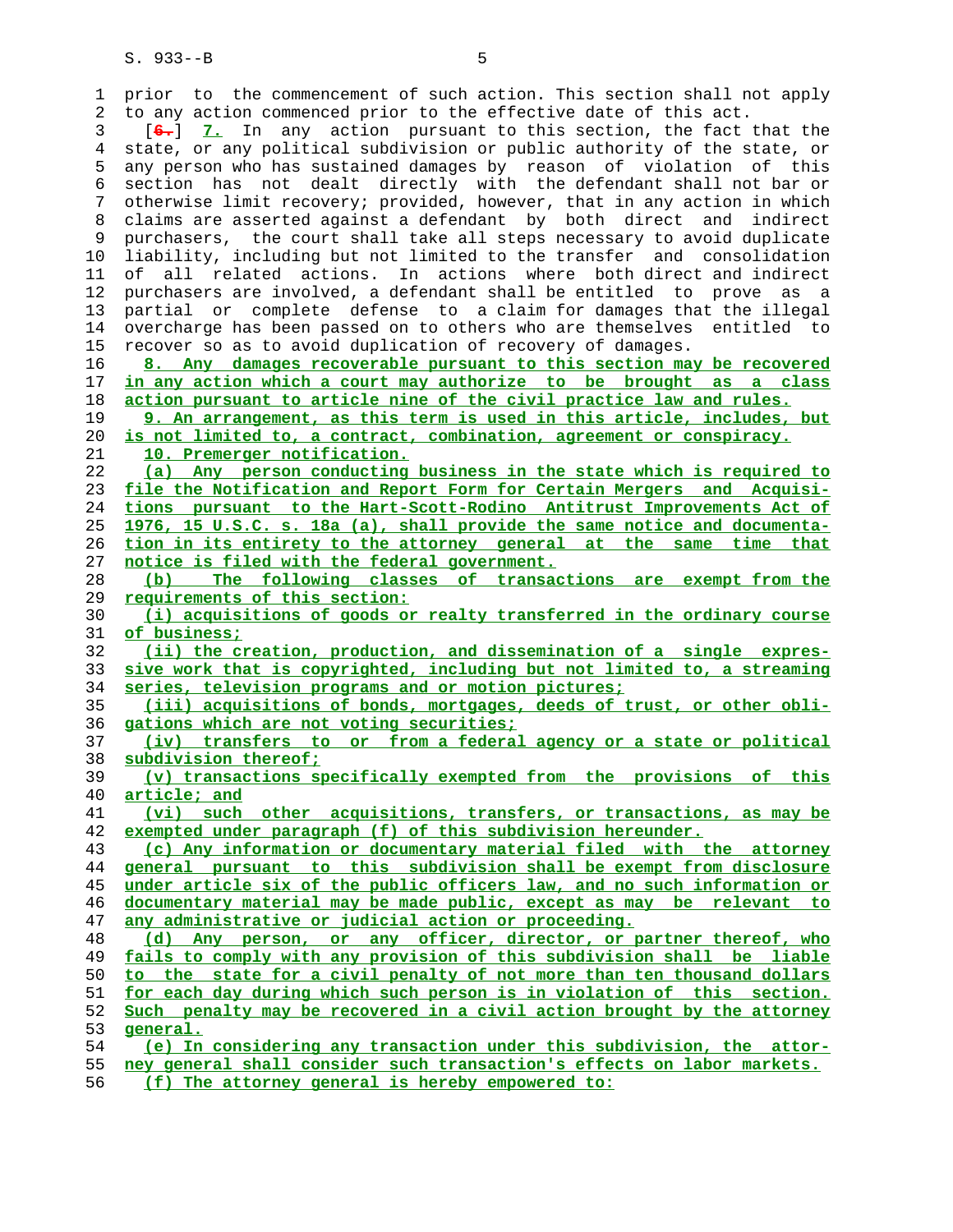S. 933--B 6

| 1              | (i) define the terms used in this subdivision;                                        |
|----------------|---------------------------------------------------------------------------------------|
| 2              | (ii) exempt, from the requirements of this subdivision, classes of                    |
| 3              | persons, acquisitions, transfers, or transactions which are not likely                |
| $\overline{4}$ | to violate the provisions of this article; and                                        |
| 5              | (iii) adopt, promulgate, amend, and rescind other rules and regu-                     |
| 6              | lations to carry out the purposes of this subdivision.                                |
| 7              | § 4. Section 341 of the general business law, as amended by chapter                   |
|                |                                                                                       |
| 8              | 333 of the laws of 1975, is amended to read as follows:                               |
| 9              | 341. Penalty. Every person or corporation, or any officer or agent<br>g               |
| 10             | thereof, who shall [make or attempt to make or enter into any such                    |
| 11             | contract, agreement, arrangement or combination or who within this state              |
| 12             | chall] do or attempt to do, within this state, any act [pursuant there-               |
| 13             | to declared unlawful under subdivision one and paragraph (a) of subdi-                |
| 14             | vision two of section three hundred forty of this article, or in, toward              |
| 15             | or for the consummation thereof [, wherever the same may have been made],             |
| 16             | is guilty of a class $[\mathbf{E}]$ $D$ felony, and on conviction thereof shall, if a |
| 17             | natural person, be punished by a fine not exceeding one [hundred thou-                |
| 18             | <b>sand</b> ] million dollars, or by imprisonment for not longer than four            |
| 19             | years, or by both such fine and imprisonment; and if a corporation, by a              |
| 20             | fine of not exceeding one <b>hundred</b> million dollars. An indictment or            |
| 21             | information based on a violation of any of the provisions of this                     |
| 22             | section must be found within [three] five years after its commission. No              |
| 23             | criminal proceeding barred by prior limitation shall be revived by this               |
| 24             | act.                                                                                  |
| 25             | § 5. Section 342-a of the general business law, as amended by chapter                 |
| 26             | 275 of the laws of 1962, is amended to read as follows:                               |
| 27             | § 342-a. Recovery of civil penalty by attorney-general. In lieu of any                |
| 28             | penalty otherwise prescribed for a violation of a provision of this                   |
| 29             | article and in addition to an action pursuant to section three hundred                |
| 30             | forty-two of this article, the attorney-general may bring an action in                |
| 31             | the name and in behalf of the people of the state against any person,                 |
| 32             | trustee, director, manager or other officer or agent of a corporation,                |
| 33             | or against a corporation, foreign or domestic, to recover a penalty in                |
| 34             | the sum specified in section three hundred forty-one of this article for              |
| 35             | the doing in this state of any act [herein] declared to be illegal in                 |
| 36             | this article, or any act in, toward or for the making or consummation of              |
| 37             | any contract, agreement, arrangement or combination [herein] prohibited               |
| 38             | by this article, wherever the same may have been made. The action must                |
| 39             | be brought within [three] five years after the commission of the act                  |
| 40             | upon which it is based.                                                               |
| 41             | 6. Section 342-b of the general business law, as amended by chapter<br>S              |
| 42             | 420 of the laws of 1975, is amended to read as follows:                               |
| 43             | § 342-b. Recovery of damages by attorney general. In addition to                      |
| 44             | existing statutory and common law authority to bring such actions on                  |
| 45             | behalf of the state, [and] public authorities, and resident persons and               |
| 46             | entities, the attorney general may also bring action on behalf of any                 |
| 47             | political subdivision or public authority of the state upon the request               |
| 48             | of such political subdivision or public authority, or in the name of the              |
| 49             | state, as parens patriae, on behalf of persons and other entities resid-              |
| 50             | ing in the state of New York, to recover damages for violations of                    |
| 51             | section three hundred forty of this article, or to recover damages                    |
| 52             | provided for by federal law for violations of the federal antitrust                   |
| 53             | laws. In any class action the attorney general may bring on behalf of                 |
| 54             | [these or other subordinate] governmental entities, any governmental                  |
| 55             |                                                                                       |
|                | entity that does not affirmatively exclude itself from the action, upon               |
| 56             | due notice thereof, shall be deemed to have requested to be treated as a              |